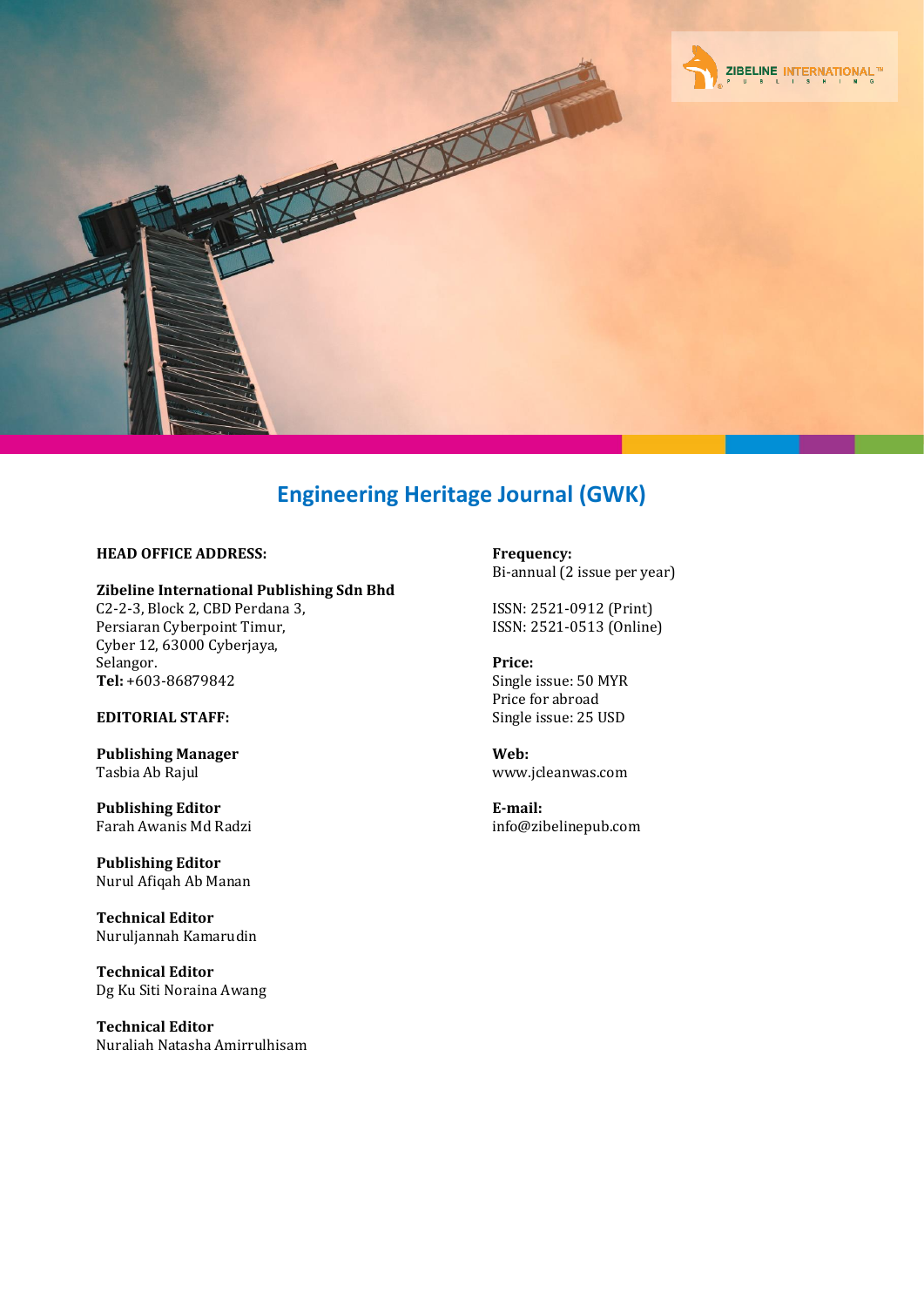# **Contents**

| <b>VOLUME 6, ISSUE 1, 2022</b> |                                                                                                                                                     |            |
|--------------------------------|-----------------------------------------------------------------------------------------------------------------------------------------------------|------------|
| N <sub>0</sub>                 | Editorial                                                                                                                                           | Pages      |
| 1                              | EFFECT OF DRYING TEMPERATURE ON THE ENGINEERING PROPERTIES OF<br>STABILISED AND NATURAL SOILS FOR ROAD CONSTRUCTION                                 | $01 - 0.5$ |
| 2                              | TEXTURE AND CEMENT STABILIZATION OF DREDGED SAND USED FOR OGBIA -<br>NEMBE ROAD, BAYELSA STATE, NIGERIA                                             | $06-13$    |
| 3                              | INNOVATIVE PROTECTION AGAINST THE SCOUR AT OUTLETS OF CYLINDRICAL<br>CULVERTS AND APPLICATION USING MULTI EXPRESSION PROGRAMMING<br>TECHNIQUE (MEP) | 14-18      |
| 4                              | VALUE ADDITION OF GRAPES USING HOT AIR DRYERS                                                                                                       | 19-24      |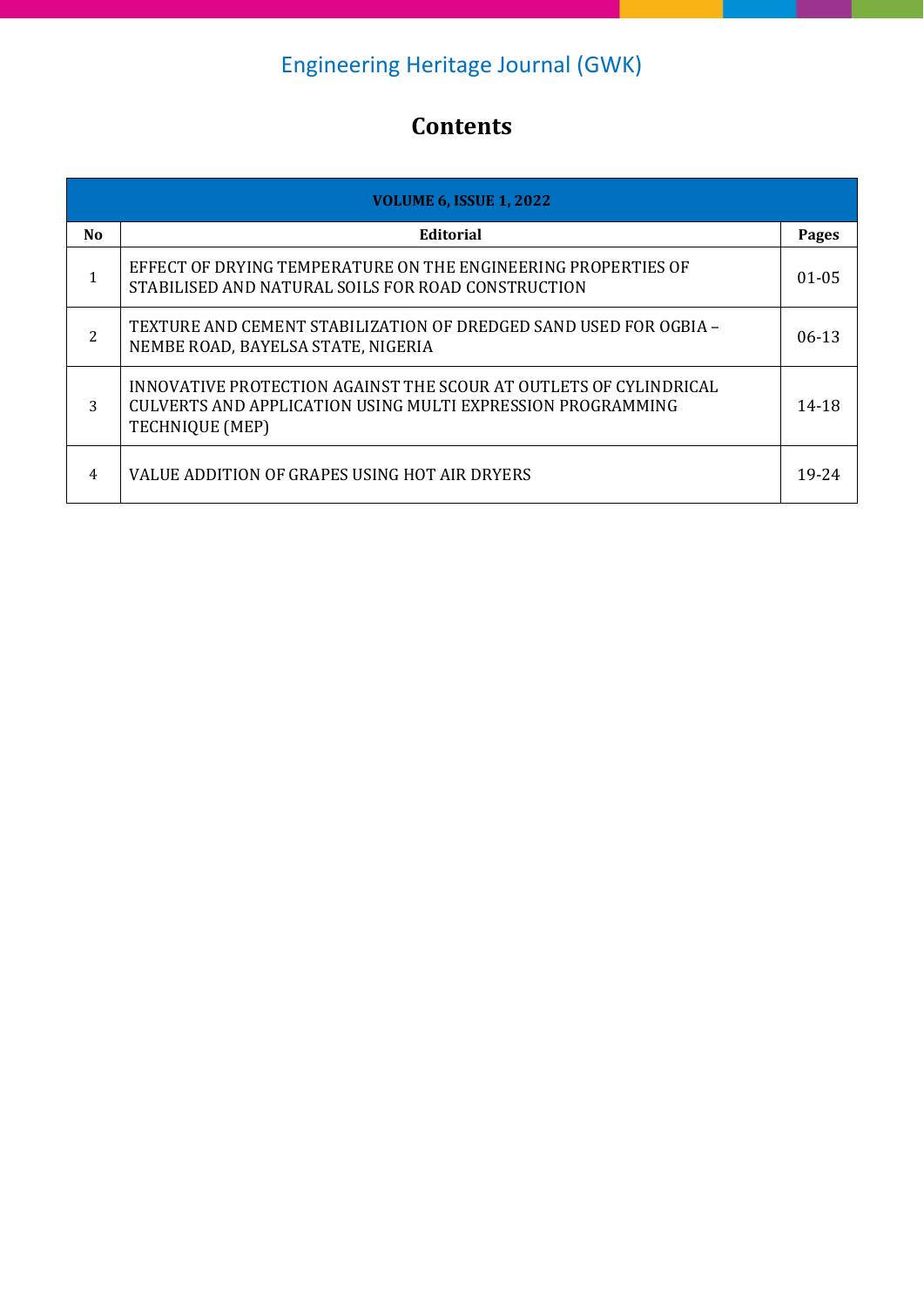### **Editorial**

The prime objective of the Galeri Warisan Kejuruteraan (GWK) | Engineering Heritage Journal is to publish scientific and technical research contributions in the fields of civil and environmental engineering. GWK provide a medium by means of which fruits of these researches may be brought to the attention of world's civil communities In particular regard to the latter, the environmental preservation of natural media (soils and rocks) and the mitigation of soil pollutions, natural and technological risks are now not only major societal challenges, but they are also the source of scientific and technical developments that could be extremely beneficial.

## **Scientific Board**

### **Editorial Team**

### **Editor in Chief**

Dr. Nastaein Qamaruz Zaman School of Civil Engineering, Universiti Sains Malaysia, Engineering Campus, Nibong Tebal, Pulau Pinang, Malaysia

### **Managing Editor**

Assoc. Professor. Dr. Nurmin bt Bolong Faculty of Engineering University Malaysia Sabah Kota Kinabalu, Sabah Malaysia

### **Associate Editors**

Dr. Fadzli Mohamed Nazri School of Civil Engineering, Universiti Sains Malaysia, Engineering Campus, Nibong Tebal, Pulau Pinang, Malaysia

Dr. Nur Sabahiah Abdul Sukor School of Civil Engineering, Universiti Sains Malaysia, Engineering Campus, Nibong Tebal, Pulau Pinang, Malaysia

Dr Lau Woe Jye Advanced Membrane Technology Research Centre (AMTEC), Faculty of Petroleum and Renewable Energy Engineering, Universiti Teknologi Malaysia, 81310 Skudai, Johor

Dr Hatijah Basri Fakulti Sains, Teknologi Dan Pembangunan Insan Universiti Tun Hussein Onn Malaysia Batu Pahat Johor

#### **Editorial Board**

Assoc. Professor. Aeslina Abdul Kadir Faculty of Civil and Environmental Engineering, Universiti Tun Hussein Onn (UTHM)

Dr. Noor Faizah Fitri Md. Yusof School of Civil Engineering, Universiti Sains Malaysia

Assoc. Professor. Norhayati Abd. Hamid Faculty of Civil Engineering, Universiti Teknologi Mara

Dr. Nor Hayati Abd Ghafar Faculty of Civil and Environmental Engineering, Universiti Tun Hussein Onn (UTHM)

Assoc. Professor. Fatimah De'nan School of Civil Engineering, Universiti Sains Malaysia

Dr. Mohd Ashraf Mohamad Ismail School of Civil Engineering, Universiti Sains Malaysia

Dr. Farid Ezanee Mohammad Ghazali School of Civil Engineering, Universiti Sains Malaysia

Assoc. Professor. Fadzil @ Padzil Hassan Faculty of Architecture Planning and Surveying, Universiti Teknologi Mara

Dr. Mohd. Remy Rozainy Mohd Arif Zainol School of Civil Engineering, Universiti Sains Malaysia

Assoc. Professor. Mohd Sanusi S. Ahamad School of Civil Engineering, Universiti Sains Malaysia

Professor. Datin Dr. Maryati Mohamed Universiti Tun Hussein Onn Malaysia